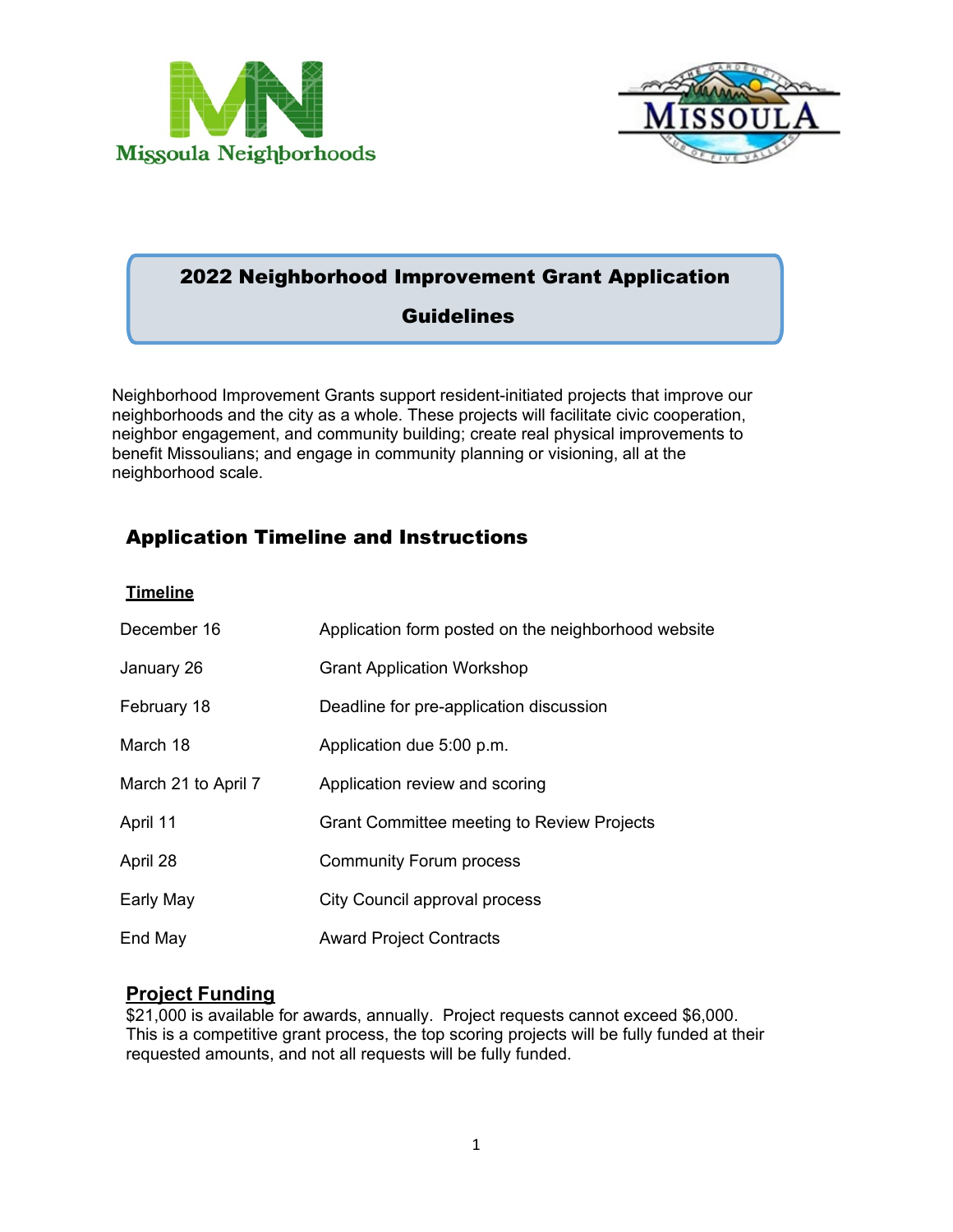



## **Process Step Descriptions**

**Neighborhood Identifies** project idea

Preapplications discussion Attend Grant Workshop

**Coordinate** and consult with identified agencies and land managers

**Coordinate** neighborhood support

application including attachments and letters of support

Compile

Submit application

#### Process Visual indicating steps leading to Application Submittal

Pre-application discussion: Applicants are required to contact Missoula Neighborhoods for a project pre-application discussion. Applicants are encouraged to contact Missoula Neighborhoods as early as possible. Depending on the type of project, topics to cover include project viability; necessary background information; research material; data that demonstrates the need; identification of City departments and land managers\* for coordination and consultation. Early coordination with City departments and land managers will help to ensure the improvement meets prior management plans, master plans, goals etc.

Grant Application Workshop: The Workshop will cover an overview of the process, review of new requirements of the application, emphasis on coordination with other city agencies, and an opportunity to share ideas and ask questions. Workshop attendance is not mandatory but encouraged.

\*Land Managers are property owners of the proposed project grant site such as City Parks, City Engineering or City Transportation.

### **Ineligible Project Types and Fund Use**

- 1. Direct social services
- 2. Ongoing general organizational support or overhead
- 3. Direct grants, scholarships, or loans for the benefit of a specific individual
- 4. Loans or debt
- 5. Annual appeals or fundraisers
- 6. Emergency funding
- 7. Event insurance or alcohol permits
- 8. Business promotion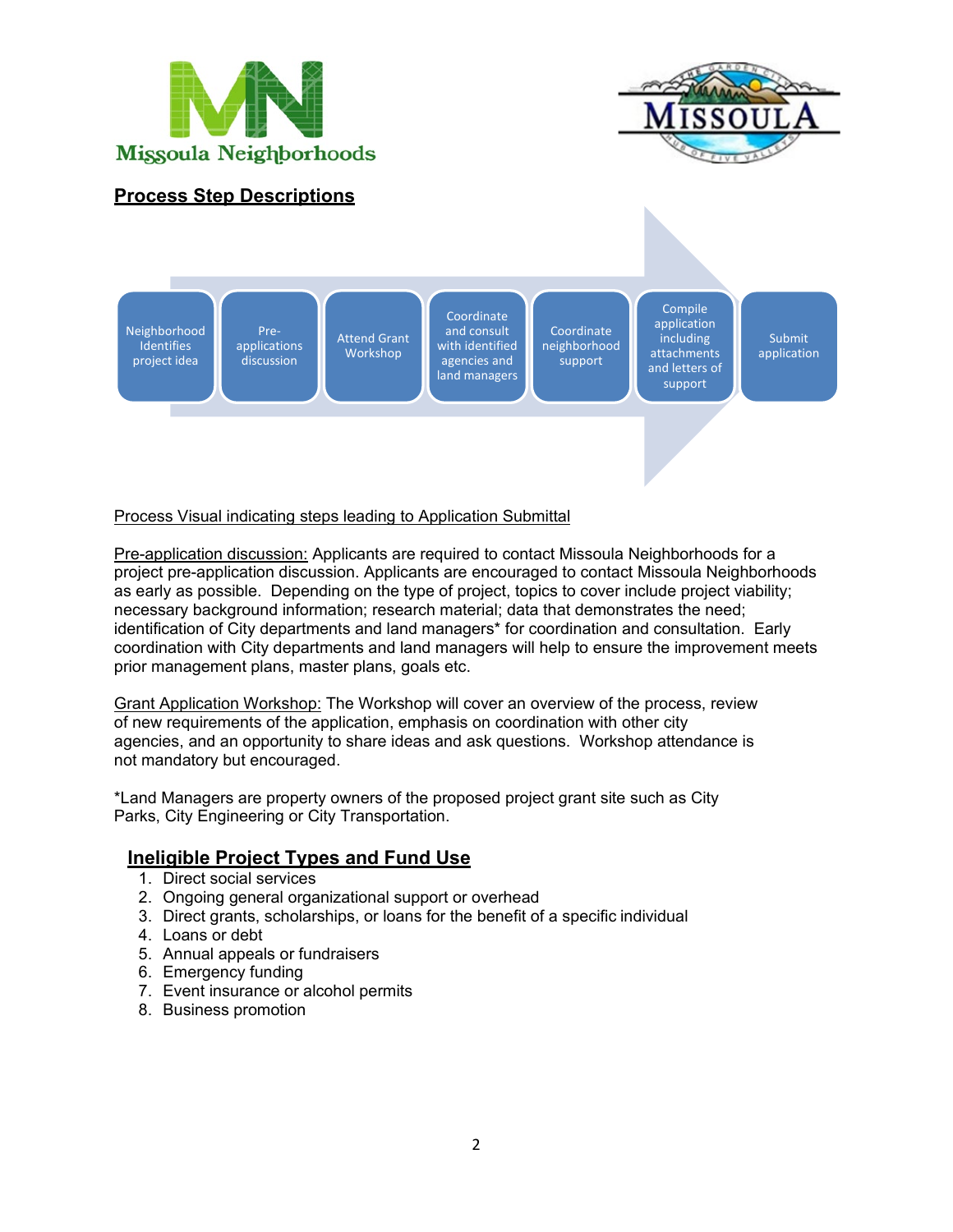



## **Grantee Responsibilities**

Quarterly updates are required from the grantee to comply as a condition of accepting the City grant funds and affirms that the entire proceeds will be used to implement the purpose of the project for which the grant is made. The updates shall include the project management spreadsheet, budget, and a brief narrative. If the grantee becomes aware the grant becomes impracticable, changes need to be made or wishes the grant to be terminated, redirected or a change in lead personnel, the grantee must immediately notify Missoula Neighborhoods in writing.

## **Application Scoring**

Each application received by Missoula Neighborhoods will be scored by the Neighborhood Improvement Grant Committee. Applications will be scored using the following rubric.

| <b>Metric or Area</b>                                        | Total<br><b>Possible</b><br><b>Score</b> | <b>Percentage of</b><br><b>Score</b> |
|--------------------------------------------------------------|------------------------------------------|--------------------------------------|
| Project Description: Clear Articulation of the project goals |                                          |                                      |
| and the project vision                                       | 10                                       | 10%                                  |
| <b>Project Description: Physical Improvements</b>            | 10                                       | 10%                                  |
| <b>Community Need: Demonstrated Community Need</b>           | 15                                       | 15%                                  |
| <b>Community Benefit: Demonstrated Community Benefit</b>     |                                          |                                      |
|                                                              | 15                                       | 15%                                  |
| <b>Community Support: Demonstrated Community Engagement</b>  | 20                                       | <b>20%</b>                           |
| <b>Project Feasibility: Demonstrated Financial Support</b>   | 10                                       | 10%                                  |
| <b>Project Feasibility: Sustainability and Maintenance</b>   | 10                                       | 10%                                  |
| <b>Project Feasibility: Project Schedule</b>                 | 10                                       | 10%                                  |

## **Application Submission**

The application is a fillable PDF. Please complete each section; missing responses will be considered ineligible. The completed application and attachments can be submitted in hard print copy or electronic copy.

If submitting a printed application, please mail your applications to:

Missoula Neighborhoods 435 Ryman Missoula, MT 59802